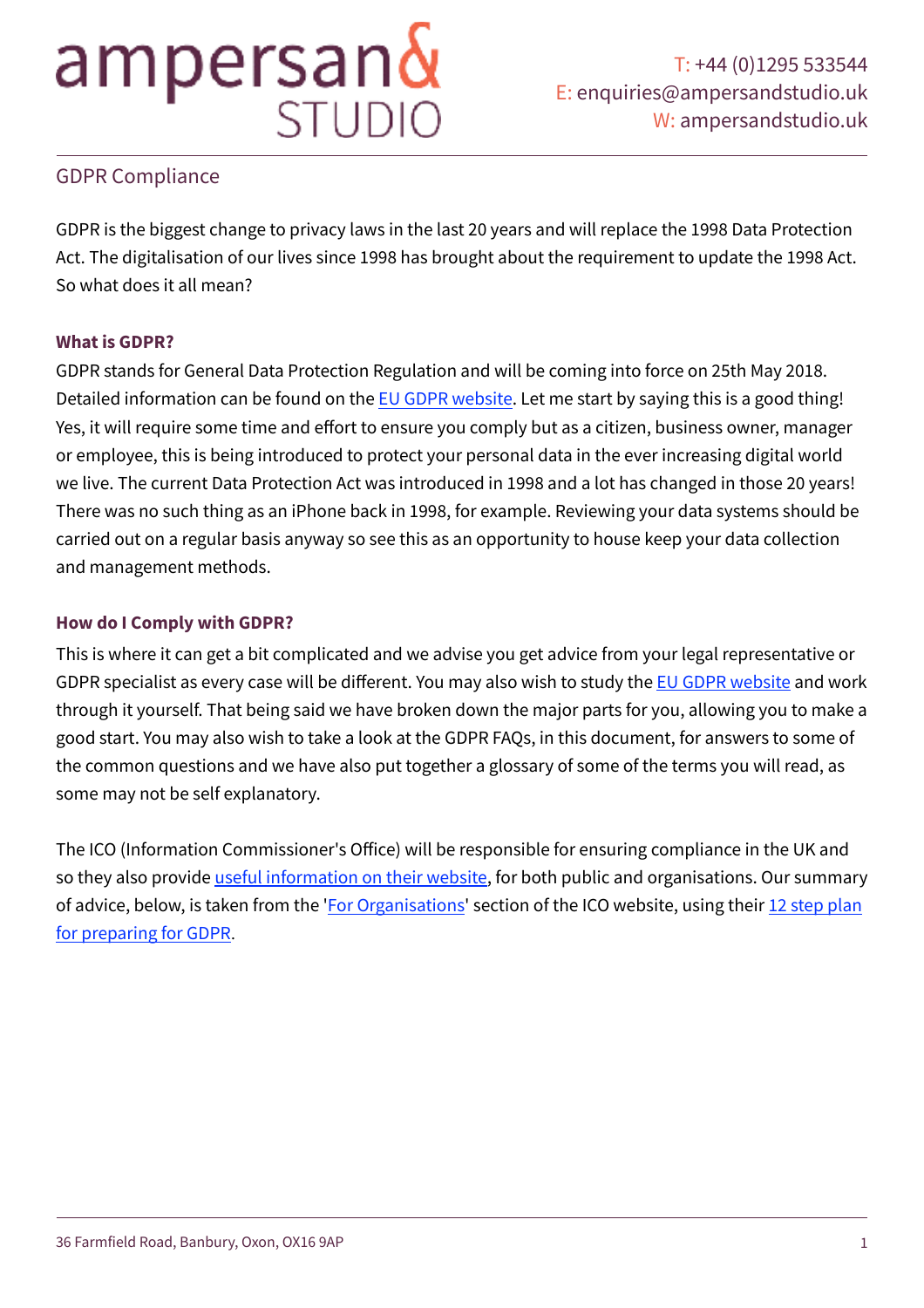

## GDPR Compliance Steps

## Last updated: 26/3/2018

#### **Step 1: Awareness**

Make sure all key decision makers in your organisation are aware there are changes coming and ask them to consider the impact of these changes. This applies whether you are a sole trader or employee in a large organisation.

#### **Step 2: Information You Hold**

Create an audit of all the personal information you hold. This includes data held on and offline, in cloud space or filing cabinets. You must ensure you know what is held, where it is held, what it is used for and where it came from. This information will form part of your privacy policy.

#### **Step 3: Communicating Privacy Information**

If you haven't already done so, you should create a privacy policy that details the information you have sourced from step 2. The policy needs to be publicly available and understandable to read, no legal talk, just plain English.

#### **Step 4: Individual's Rights**

Personal information should be considered to be the ownership of the individual who the data is about. You must be able to provide a legitimate claim for holding the data as well as having a plan in place for being able to remove data, should the request be made. You must also be able to provide an electronic copy of all data you hold on an individual, should it be requested.

#### **Step 5: Subject Access Requests**

A subject access request (SAR) is a request from an individual to have a copy of all the data you hold on them. If a subject access right is made you will not be able to make a charge for the request and must be able to comply within one month. Refusal or charging for a request is possible but the grounds for both must be detailed to the individual, for which they have the right to appeal. In most standard cases a charge is unlikely to be acceptable.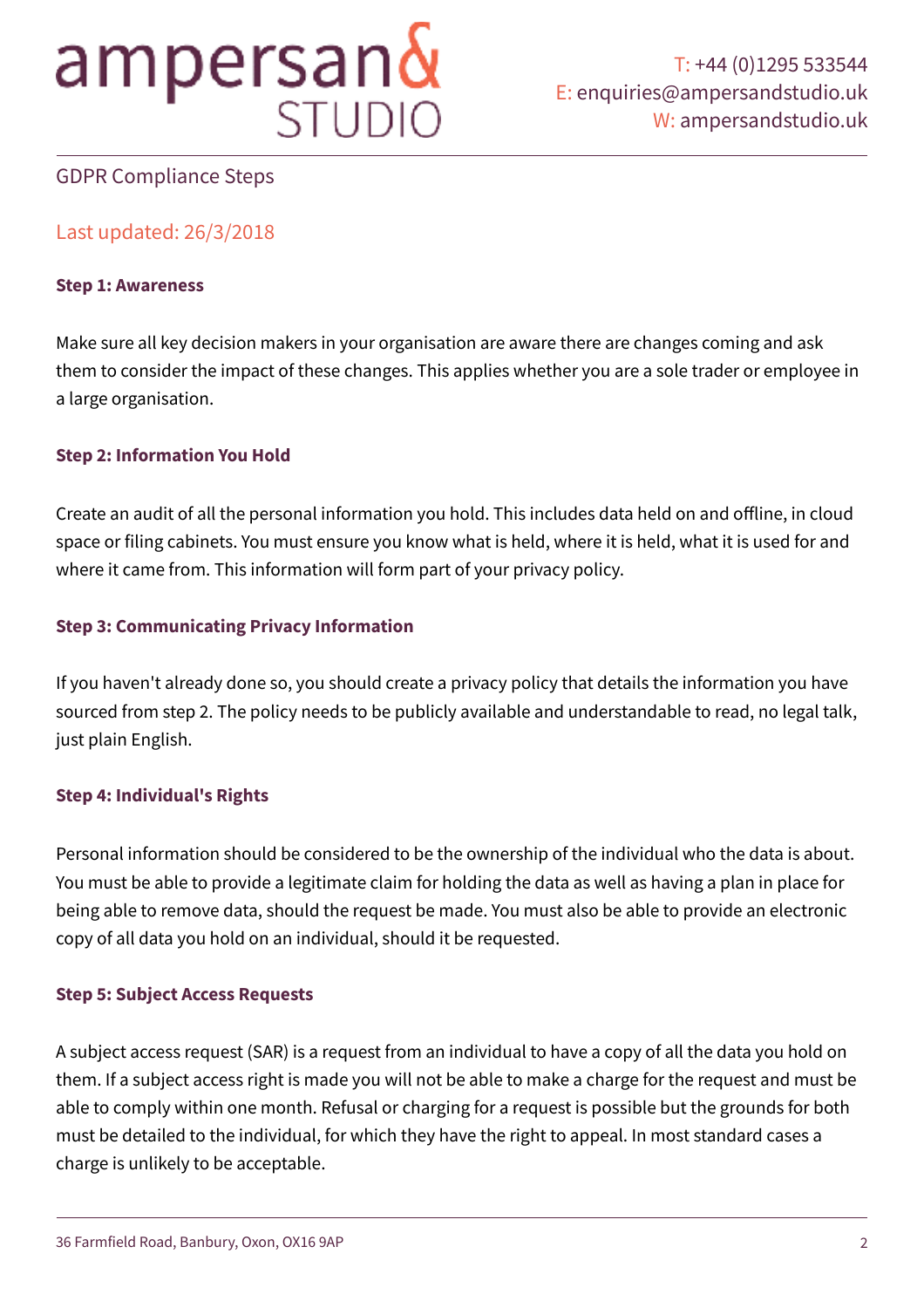### **Step 6: Lawful Basis for Processing Personal Data**

Do you know what the lawful basis for holding personal data is? In most cases it's likely that you have requested consent, at some point, but this needs to be documented in your privacy policy. If consent is the lawful basis for holding personal data then an individual has the right for that data to be deleted.

#### **Step 7: Consent**

You must review the basis for which you seek, record and manage consent. If you can't provide evidence of data having been sought using methods that comply with GPPR consent rules then you will have to request consent again in order to continue holding the data. A detailed guidance on consent can be [found here](https://ico.org.uk/media/about-the-ico/consultations/2013551/draft-gdpr-consent-guidance-for-consultation-201) and you should use this to review your current procedures. A key point is that consent must be via an opt-in process and may not be included as part of other terms and conditions. For example, a condition of creating a new account, may not be that the new registration is automatically added to a mailing list.

#### **Step 8: Children**

For the first time an individuals age may be of consideration when collecting data. There will be new protective rights for children's personal data and you should consider if your arrangements need to gain parental consent and / or verification of age. An individual may not consent until the age of 16, although this may be reduced to 13 in the UK.

#### **Step 9: Data Breaches**

Would you be able to detect if a data breach has taken place? If not you must update your systems to ensure you can detect, report and investigate a data breach. It is likely that a data breach will require you, by law, to notify the individual(s) as well as the ICO. By reviewing this step you can document when and where any possible data breach needs to be recorded.

#### **Step 10: Data Protection by Design**

Essentially this is ensuring that any new system is created with privacy at the centre of the design process. Considering the privacy implications afer development of a new system will no longer be legal. When there is a possible privacy risk with new implementations a Data Protection Impact Assessment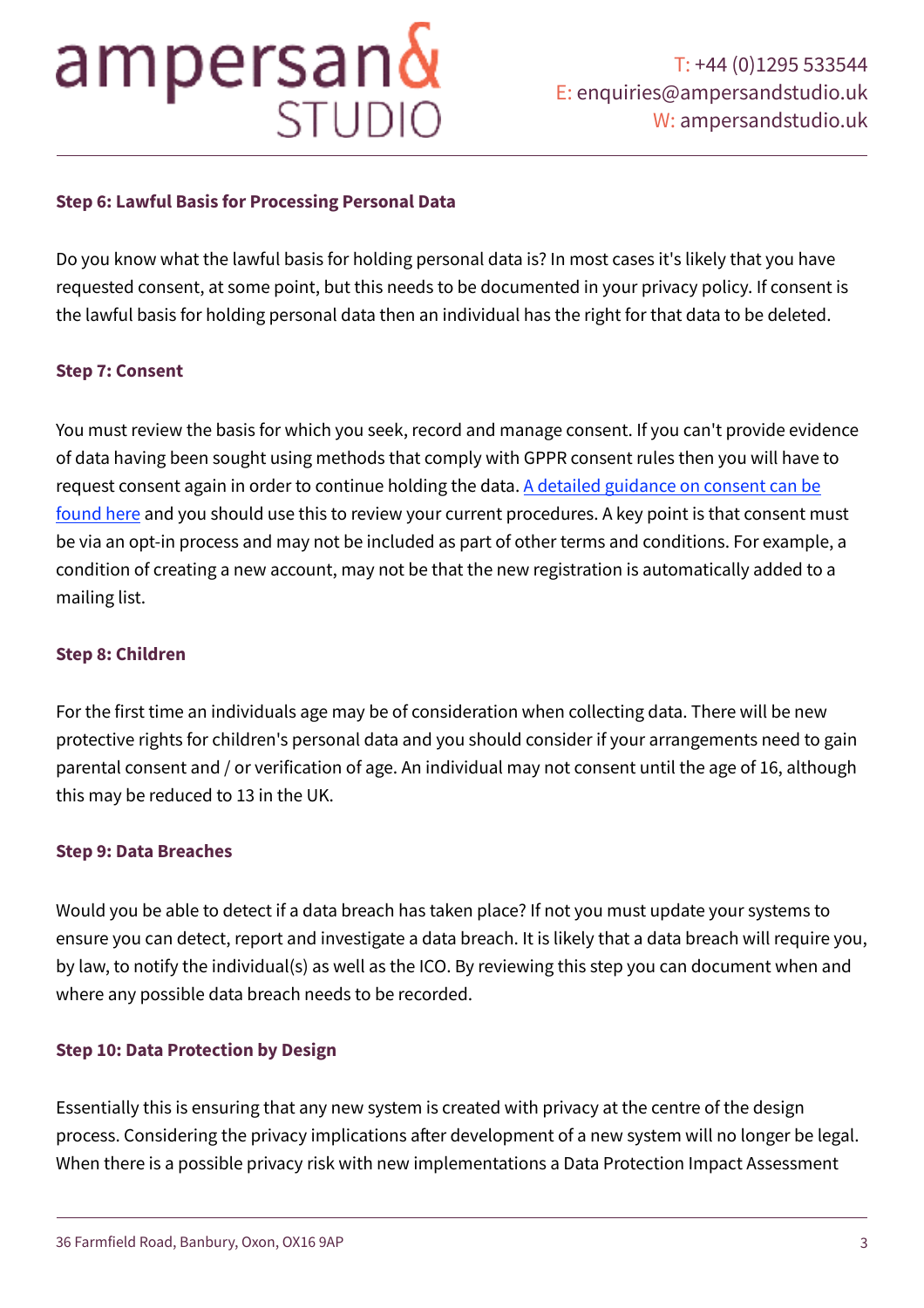# ampersan&

(DPIA) should be carried out. You should create a system for knowing what the assessment will include, who will carry it out and who else needs to be involved in the assessment. Further guidance for DPIAs [can be found on the ICO website](https://ico.org.uk/media/for-organisations/documents/1595/pia-code-of-practice.pdf).

### **Step 11: Data Protection Officers**

Public organisations and organisations that carry out large scale monitoring of data are formally required to employ a Data Protection Officer (DPO). A small organisation should still appoint someone to have a responsibility for data protection, even if it's not their primary or sole duty within the organisation. This can then be documented in a privacy policy making it clear who the point of contact should be.

#### **Step 12: International**

If your organisation has offices or working buildings within a number of EU member states then you should nominate a lead supervising authority. This should be the location that is responsible for the majority of your organisations administration or where decisions can be made.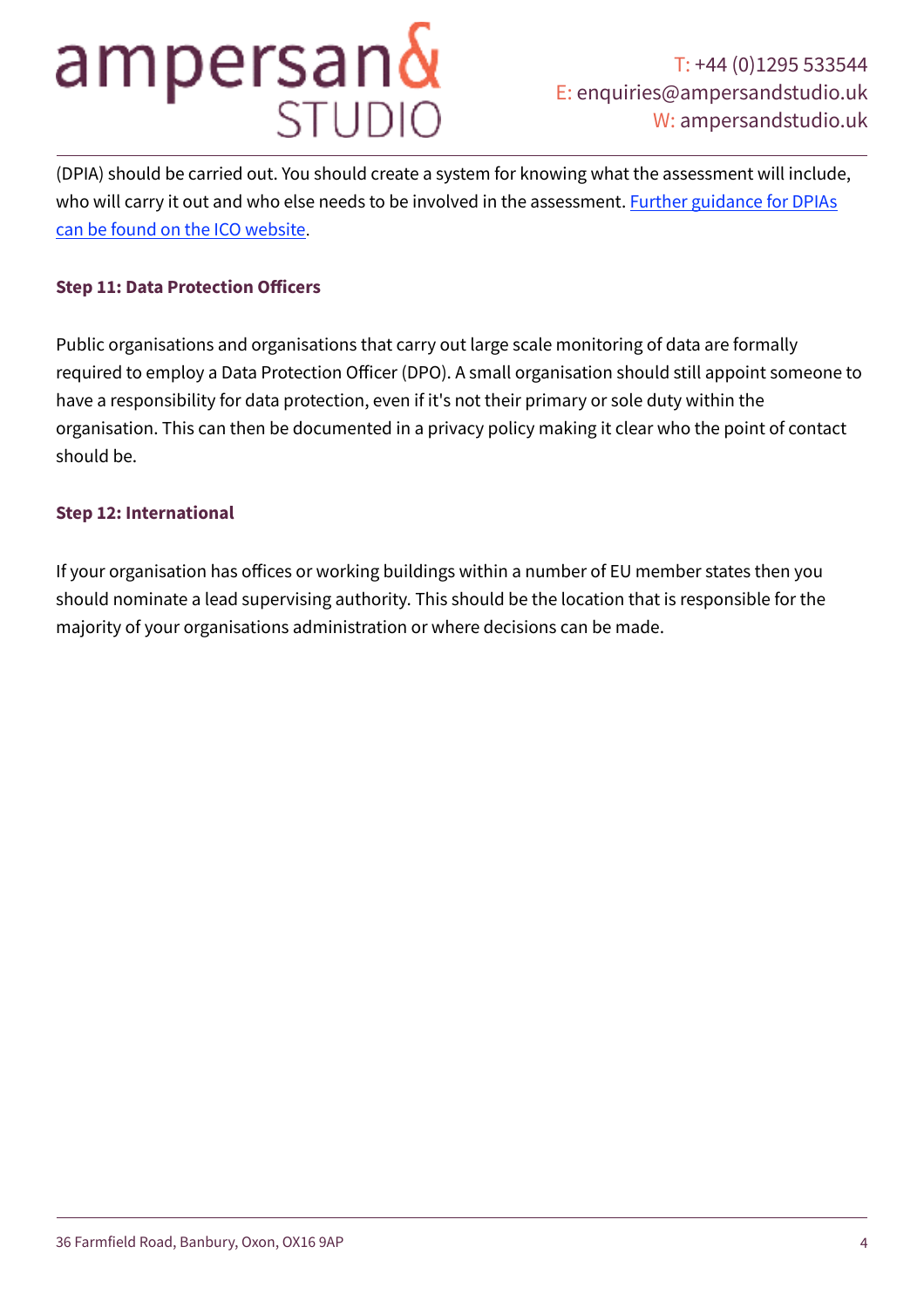## GDPR FAQs

## **When do I have to comply by?**

GDPR will be coming into force on May 25th 2018

### **What is Personal Data?**

Personal data is anything that can be used to identify someone. This could but is not exclusive to; a name, email address, phone number, photo, social media posts and even an IP address

#### **I'm a sole trader / small business, does this apply to me?**

Yes.

## **As this is an EU directive will I still need to comply afer Brexit?**

Yes. The British Government have stated this will be adopted afer Brexit and apply to UK residents as well as EU residents. Even if this wasn't the case, if you are engaging with EU citizens and collecting their data you would still have to comply even if your company is not within the EU.

### **Does this mean I can't send any email to a customer without consent?**

No. Transactional emails, such as those stating an order has been received, or emails that are fundamental to operations may still be sent, however, all marketing emails must have specifically been opted in to. This could include emails inviting customers to visit a social media account, so care should be taken regarding the language used and whether the intent is to market the organisation.

## **Does this just apply to online records?**

No. All records held, whether online, in the cloud or locally in a document are considered to be covered. If you collect business cards and store these they are also included and you should ensure customers, colleagues and clients are aware that you hold this information and what it's intended use is. Being given a business card is not confirmation or opting in to marketing either. This must be a recorded opt in process as it could be claimed you simply found the business card and weren't handed the business card.

### **Does this just apply to customers?**

No. Employee data must also be held in a compliant manner. For example a company that holds an employees personal data would be considered the data controller. If that company outsources the payroll service to another company then the payroll company would be the data processor

### **How do I make my email system compliant?**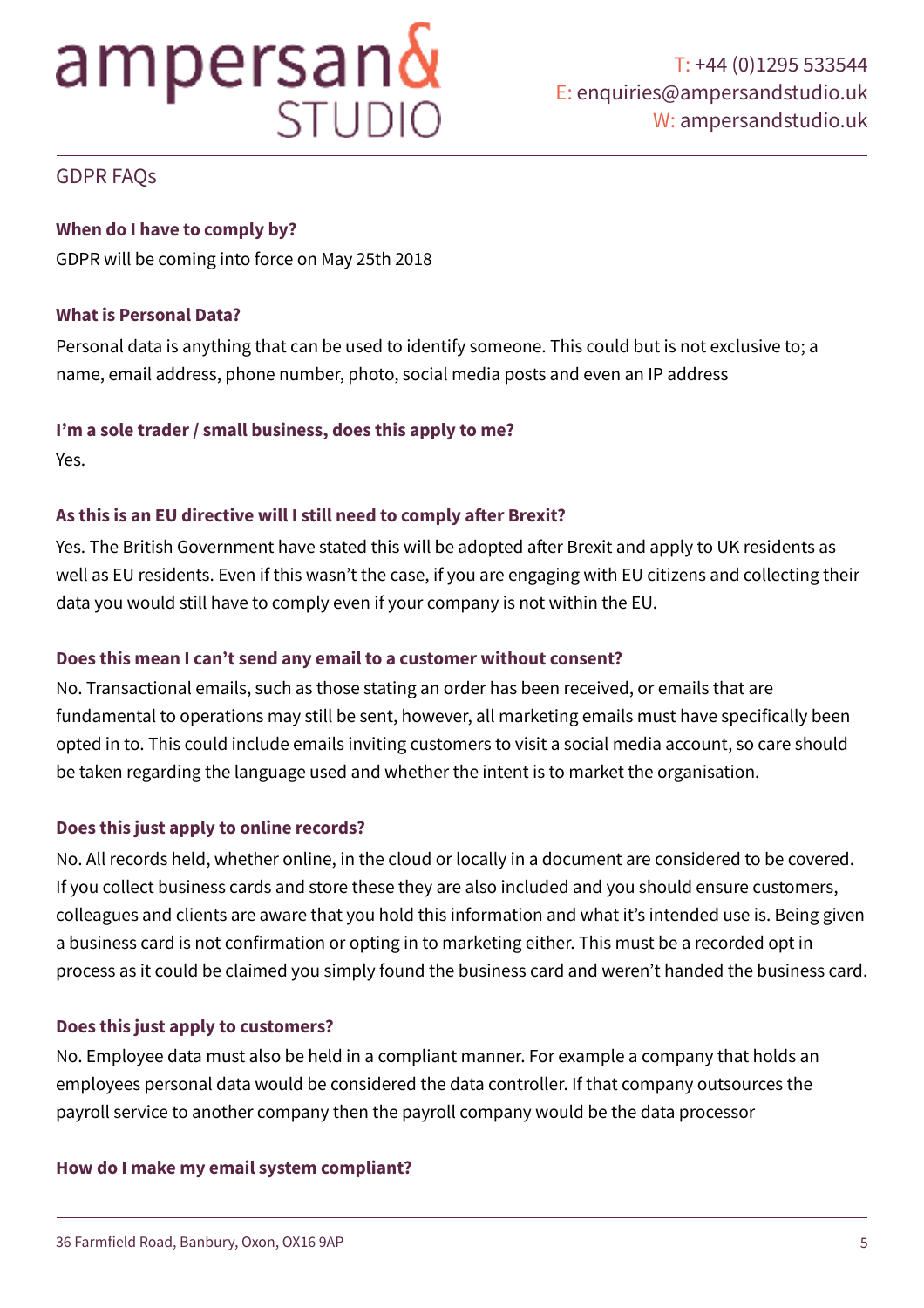# ampersan&

## T: +44 (0)1295 533544 E: [enquiries@ampersandstudio.uk](mailto:enquiries@ampersandstudio.uk) W: [ampersandstudio.uk](http://ampersandstudio.uk)

A great question and a very grey area! Receiving an email, by its very nature, will include personal data from the sender. As a minimum you will have, and be storing, their email address but without explicit consent to do so. At this stage my advise would be that it's reasonable to assume that the mere fact someone has sent you an email is also acknowledging that you will maintain that personal data within your email system. The key is to ensure you manage that data properly so it is not passed on or sold or added to a mailing list without explicit instruction to do so. You must also ensure that your email system is secure and that you publicly acknowledge where email data will be stored and backed up to.